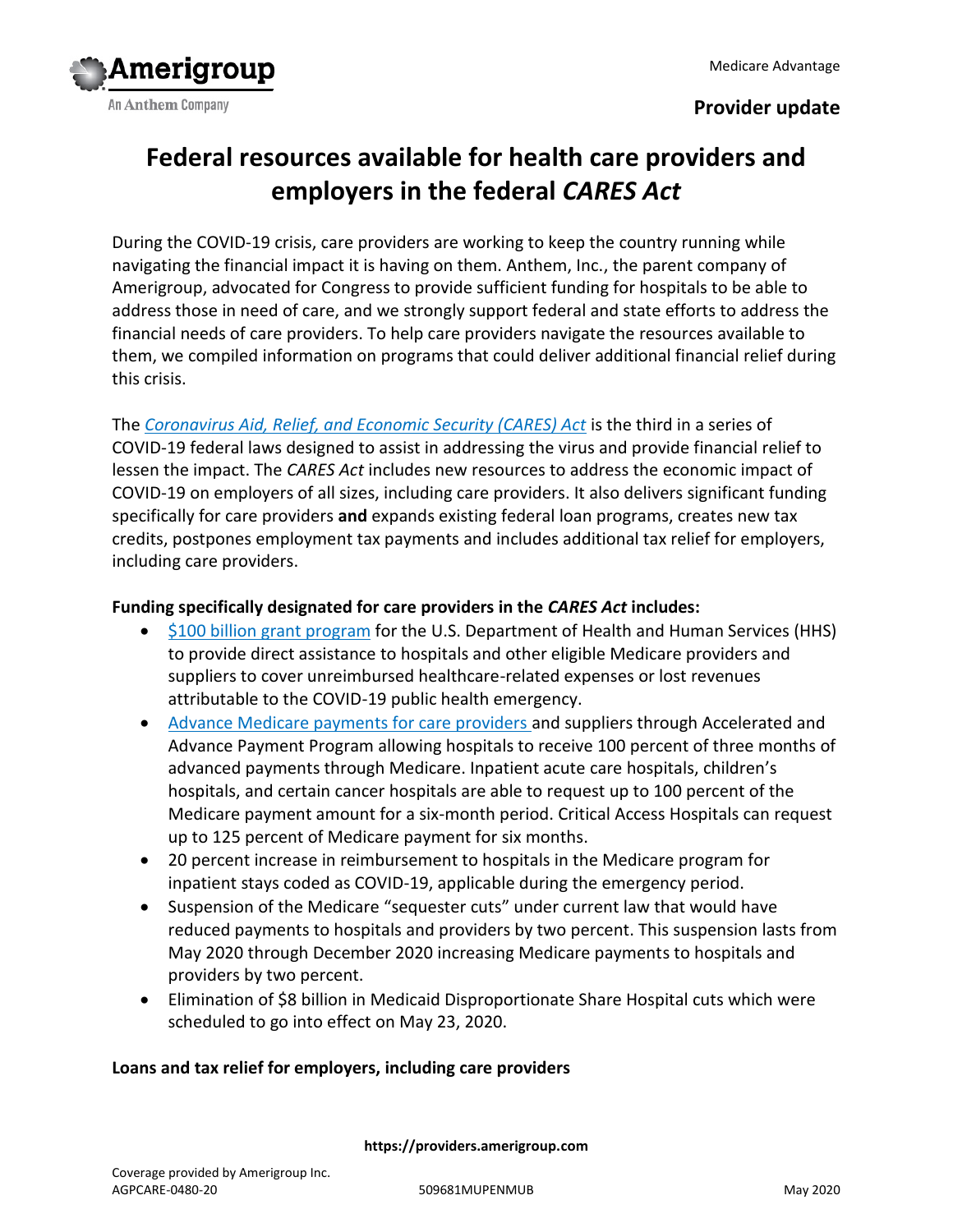This program provides employers, 501(c)(3) nonprofits, veterans organizations and tribal small businesses that generally have fewer than 500 employees with loans of up to \$10 million through the U.S. Small Business Administration 7(a) loan program. Both the [U.S. Small Business](https://content.sba.gov/sites/default/files/2020-04/PPP--IFRN%20FINAL.pdf)  [Administration](https://content.sba.gov/sites/default/files/2020-04/PPP--IFRN%20FINAL.pdf) (SBA) and the [U.S. Treasury Department](https://home.treasury.gov/policy-issues/top-priorities/cares-act/assistance-for-small-businesses) have issued guidance on these loans, which can serve as great resources for small employers.

**Lenders may begin processing PPP loan applications as soon as April 3, 2020, and the program will be available through June 30, 2020. Please note that these loans will be fully forgiven if employees are kept on payroll for eight weeks and the funds are used for payroll costs including health benefits, interest on mortgages, rent, and utilities.** Additional details on the PPP program include:

- You can apply through an[y existing SBA 7\(a\) lender](https://www.sba.gov/paycheckprotection/find) or through any federally insured depository institution, federally insured credit union, and Farm Credit System institution that is participating. Other regulated lenders will be available to make these loans once they are approved and enrolled in the program. You should consult with your local lender as to whether it is participating in the program.
- PPP loan payments will also be deferred for six months. No collateral or personal guarantees are required.
- Neither the government nor lenders will charge small businesses any fees.
- The business must have been in operation on February 15, 2020.
- Eligible entities also include sole proprietors, independent contractors and other self-employed individuals.
- PPP loan amounts are 250 percent of the average total monthly payroll costs incurred during the one-year period before the date of the loan.
- Allowable uses of the PPP loan include ongoing payroll support (including health care benefits/insurance premiums), as well as mortgage interest, rent and utility payments.
- All businesses are eligible irrespective of ability to pay, and if the employer maintains employment levels, it is eligible for loan forgiveness equal to the amount spent by the borrower during an 8-week period after the origination date of the PPP loan on payroll costs, mortgage interest, rent/lease and utilities.
- Mandates all participating lenders to defer payments for at least six months (up to one year).

## [Economic Injury Disaster Loan \(EIDL\) and Emergency Economic Injury Grants](https://www.sba.gov/funding-programs/loans/coronavirus-relief-options/economic-injury-disaster-loan-emergency-advance)

- EIDLs allow small businesses to receive immediate cash advance payments of \$10,000 in three days and waiver of certain requirements on loans of less than \$200,000. To access the advance, the business first applies for an EIDL and then requests the advance. The advance does not need to be repaid under **any** circumstance and may be used for payroll, to pay for sick leave, or pay business obligations such as rent/mortgage and debt.
- EIDLs are lower interest loans with principal and interest deferment at the SBA Administrator's discretion.
- Eligible entities are businesses, cooperatives, employee stock ownership plans, and tribal small business concerns with fewer than 500 employees, or any individual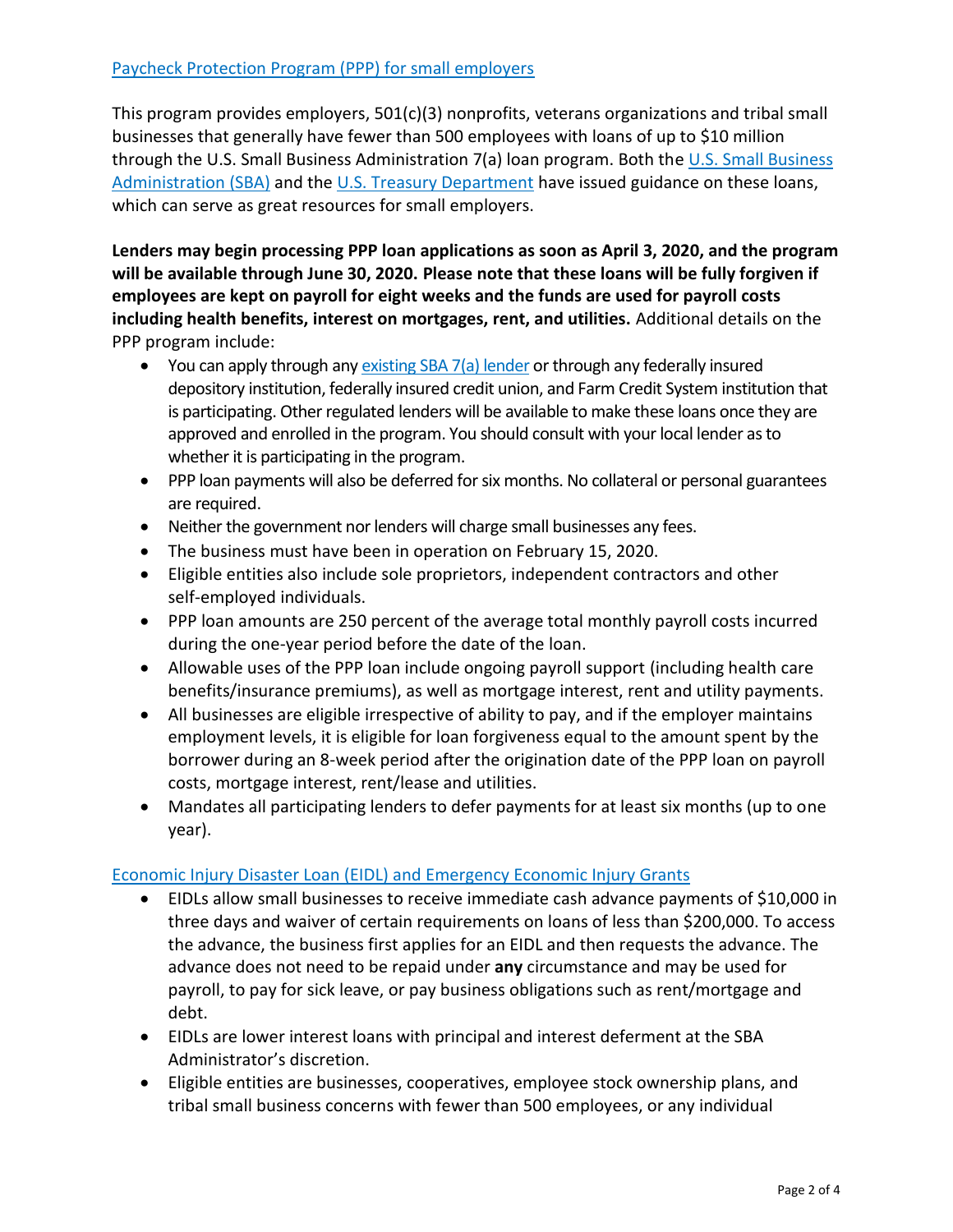operating as a sole proprietor or an independent contractor. Private nonprofit businesses of any size are also eligible.

- An EIDL may be used for payroll and other operating expenses, but cannot be used for the same purposes as a PPP Loan.
- Eligible entities can get both an EIDL and a PPP loan, but any advance amount is subtracted from the amount forgiven in the PPP loan.

### [Small Business Association \(SBA\) Express Bridge Loans](https://www.sba.gov/funding-programs/loans/coronavirus-relief-options/sba-express-bridge-loans)

- [Express Bridge Loan Pilot Program](https://www.sba.gov/document/support--express-bridge-loan-pilot-program-guide) allows small businesses who currently have a business relationship with an SBA Express Lender to access up to \$25,000 quickly.
- These loans can provide vital economic support to small businesses to help overcome the temporary loss of revenue they are experiencing and can be a term loans or used to bridge the gap while applying for a direct [SBA Economic Injury Disaster Loan](http://www.sba.gov/disaster) (EIDL).
- If a small business has an urgent need for cash while waiting for decision and disbursement on an EIDL, they may qualify for an SBA Express Bridge Loan.
- Loan will be repaid in full or in part by proceeds from the EIDL

#### [Small business debt relief](https://www.sba.gov/funding-programs/loans/coronavirus-relief-options/sba-debt-relief)

- Eligible small businesses are those with non-disaster Small Business Administration (SBA) loans (loans not made under the Paycheck Protection Program) and others
- The SBA will cover all loan payments on these SBA loans for 6 months.
- This relief is also available to new borrowers who take out eligible loans within 6 months of March 27, 2020.

#### **Financial support for medium and large employers**

The *CARES Act* includes \$454 billion for the U.S. Treasury Department to be used to capitalize one or more loan facilities, established by the Federal Reserve, to make direct secured business loans to companies, including those with **between 500 and 10,000 employees**. These loans would be fully secured by the borrower's assets and that the borrower not engage in stock buybacks or furnish dividends while the loan is outstanding and for 12 months thereafter, and agree to limits on executive compensation. **Once additional details and guidance are released, this information will be updated.** 

#### [Employee retention tax credits for all businesses](https://www.irs.gov/newsroom/irs-employee-retention-credit-available-for-many-businesses-financially-impacted-by-covid-19)

Any employer or  $501(c)(3)$  tax-exempt organization experiencing more than a 50 percent drop in gross receipts during the COVID-19 crisis is eligible for an advanceable or refundable payroll tax credit for keeping employees on the payroll. The amount of credit each quarter is up to 50 percent of wages (up to \$10,000) (Sec. 2301). The IRS recently released **[guidance](https://www.irs.gov/newsroom/irs-employee-retention-credit-available-for-many-businesses-financially-impacted-by-covid-19)** on this tax credit.

- Eligible employers are those subject to a full or partial shut-down order due to the COVID-19 pandemic, or those employers who see gross receipts decline by more than 50 percent when compared to the same quarter in 2019.
- Wages of employees who are furloughed or face reduced hours as a result of their employers' closure or economic hardship are eligible for the credit.